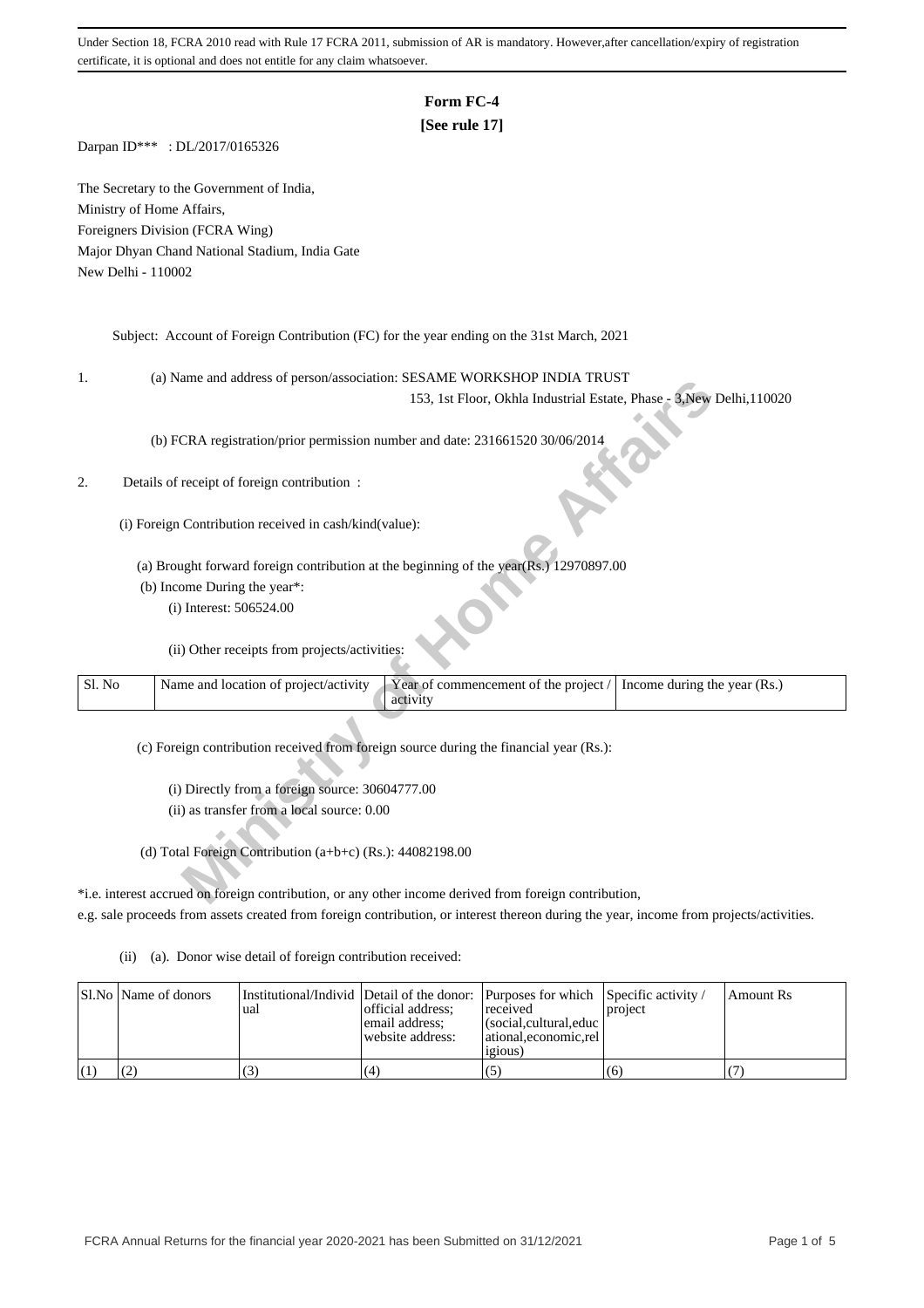| Sl.No   Name of donors           | Institutional/Individ Detail of the donor:<br>ual | official address:<br>email address:<br>website address:                                                                                                                                    | Purposes for which<br>received<br>(social, cultural, educ<br>ational, economic, rel<br><i>igious</i> ) | Specific activity /<br>project                                                                                                                                                                                                                                                                      | <b>Amount Rs</b> |
|----------------------------------|---------------------------------------------------|--------------------------------------------------------------------------------------------------------------------------------------------------------------------------------------------|--------------------------------------------------------------------------------------------------------|-----------------------------------------------------------------------------------------------------------------------------------------------------------------------------------------------------------------------------------------------------------------------------------------------------|------------------|
| <b>SESAME</b><br><b>WORKSHOP</b> | Institutional                                     | <b>ONE LINCON</b><br>PLAZA, NEW<br>YORK -10023,<br><b>United States of</b><br>America, Email Id:<br>nick.motwani@ses<br>ame.org, Website<br>Address :<br>http://www.sesame<br>workshop.org | Educational                                                                                            | Early Childhood<br>Education and<br>Development<br>program by using<br>Media and Muppets<br>with specific<br>project focus on<br>Play, Awareness,<br>Early Grade<br>reading, Literacy<br>and Numeracy,<br>Wash and<br>Sanitation,<br>Nutrition, Health<br>and Hygiene,<br>Financial<br>Empowerment. | 30604777.00      |

| Sl.No | <b>Purpose</b> | Amount                     |
|-------|----------------|----------------------------|
|       | ducational     | 7.00<br>. н.<br>◡<br>,,,,, |

# 3. Details of Utilisation of foreign contribution:

# (a) Details of activities/projects for which foreign contribution has been received and utilised (in rupees)

|              |                                                                                                                                                                                                                                                                                                                     |                                                                                      |                              |         |                     |                         |                     | <b>Financial</b><br>Empowerment.                                                                                              |                     |         |
|--------------|---------------------------------------------------------------------------------------------------------------------------------------------------------------------------------------------------------------------------------------------------------------------------------------------------------------------|--------------------------------------------------------------------------------------|------------------------------|---------|---------------------|-------------------------|---------------------|-------------------------------------------------------------------------------------------------------------------------------|---------------------|---------|
| received:    |                                                                                                                                                                                                                                                                                                                     |                                                                                      |                              |         |                     |                         |                     | (b) Cumulative purpose-wise (social, cultural, educational, economic, religious) amount of all foreign contribution donations |                     |         |
|              |                                                                                                                                                                                                                                                                                                                     |                                                                                      |                              |         |                     |                         |                     |                                                                                                                               |                     |         |
| Sl.No        | Purpose                                                                                                                                                                                                                                                                                                             |                                                                                      |                              |         |                     | Amount                  |                     |                                                                                                                               |                     |         |
| $\,1$        | Educational                                                                                                                                                                                                                                                                                                         |                                                                                      |                              |         |                     | 30604777.00             |                     |                                                                                                                               |                     |         |
| 3.           | Details of Utilisation of foreign contribution:                                                                                                                                                                                                                                                                     |                                                                                      |                              |         |                     |                         |                     | (a) Details of activities/projects for which foreign contribution has been received and utilised (in rupees)                  |                     |         |
| Sl. No.      | Name of<br>project/acti ocation<br>vity                                                                                                                                                                                                                                                                             | Address/L                                                                            | Previous Balance             |         |                     | Receipt during the year | Utilised            |                                                                                                                               | <b>Balance</b>      |         |
|              |                                                                                                                                                                                                                                                                                                                     |                                                                                      | In cash                      | In Kind | In cash             | In Kind                 | In cash             | In Kind                                                                                                                       | In cash             | In Kind |
| (1)          | (2)                                                                                                                                                                                                                                                                                                                 | (3)                                                                                  | (4)                          | (5)     | (6)                 | (7)                     | (8)                 | (9)                                                                                                                           | (10)                | (11)    |
| $\mathbf{1}$ | Early<br>Childhood<br>Education<br>and<br>Developm<br>ent<br>program<br>$\overline{b}y$ using<br>Media and<br>Muppets<br>with<br>specific<br>project<br>focus on<br>Play,<br>Awarenes<br>s, Early<br>Grade<br>reading,<br>Literacy<br>and<br>Numeracy<br>, $\operatorname{Wash}$<br>and<br>Sanitation,<br>Nutrition | 153,<br>Okhla<br>Phase III,<br>New<br>Delhi<br>Delhi<br>Delhi1100<br>20 <sub>2</sub> | 11114615.<br>00 <sup>°</sup> | 0.00    | 30604777.<br>$00\,$ | 0.00                    | 24515558.<br>$00\,$ | 0.00                                                                                                                          | 17203834.<br>$00\,$ | 0.00    |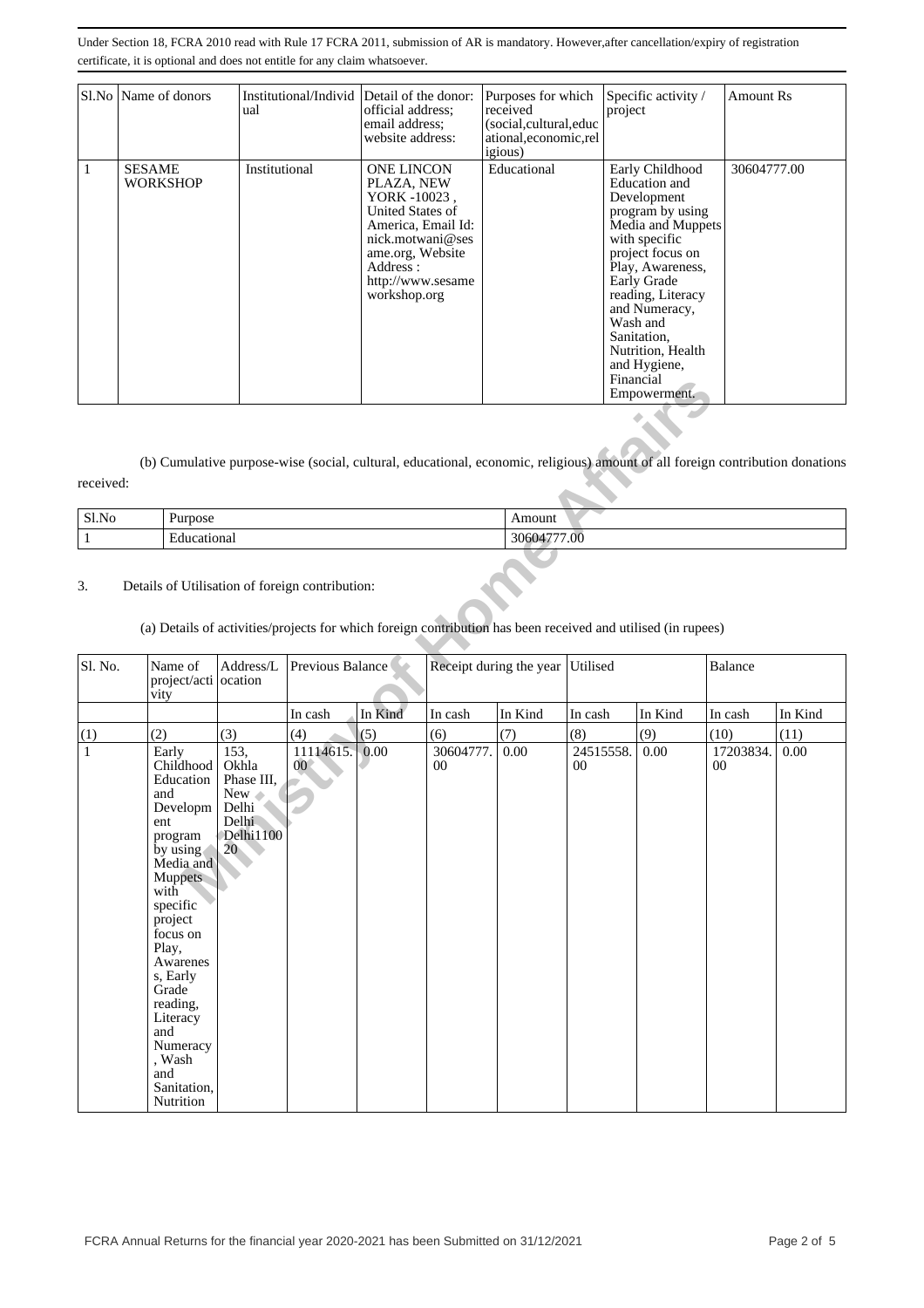| $\overline{c}$ | Early<br>Childhood<br>Education<br>and<br>Developm<br>ent<br>program -<br>Interest<br>Earned<br>and Misc.<br>Income                                                                                                                                                                                                                                                                                                                                                  | 153,<br>Okhla<br>Phase III,<br><b>New</b><br>Delhi<br>Delhi<br>Delhi1100<br>20 | 1856282.0<br>0                                                                                                                                                    | 0.00       | 506524.00                                                                                                                                                                                                                                                                                                                                                                                                                                                                                              | 0.00 | 244640.00       | 0.00                             | 2118166.0<br>0  | 0.00                 |
|----------------|----------------------------------------------------------------------------------------------------------------------------------------------------------------------------------------------------------------------------------------------------------------------------------------------------------------------------------------------------------------------------------------------------------------------------------------------------------------------|--------------------------------------------------------------------------------|-------------------------------------------------------------------------------------------------------------------------------------------------------------------|------------|--------------------------------------------------------------------------------------------------------------------------------------------------------------------------------------------------------------------------------------------------------------------------------------------------------------------------------------------------------------------------------------------------------------------------------------------------------------------------------------------------------|------|-----------------|----------------------------------|-----------------|----------------------|
| Total          |                                                                                                                                                                                                                                                                                                                                                                                                                                                                      |                                                                                | 12970897.<br>00                                                                                                                                                   | 0.00       | 31111301.<br>00                                                                                                                                                                                                                                                                                                                                                                                                                                                                                        | 0.00 | 24760198.<br>00 | 0.00                             | 19322000.<br>00 | 0.00                 |
| :12321495.00   | (b) Details of utilisation of foreign contribution:<br>** It is affirmed that the utilisation of foreign contribution is not in contravention of the provisions contained in the Foreign<br>Contribution(Regulation) Act, 2010 (42 of 2010) and more particularly in section 9 and section 12 of the Act which, inter-alia, states that<br>the acceptance of foreign contribution is not likely to affect prejudicially:<br>(c) Total purchase of fresh assets (Rs.) | (C) the public interest; or                                                    | (A) the soverignty and integrity of india; or.<br>(D) freedom or fairness of election to any Legistature; or<br>(E) friendly relations with any foreign state; or |            | (i) Utilisation** for projects as per aims and objectives of the person/association(Rs.): 11621820.00<br>(ii) Total administrative expenses as provided in rule 5 of the Foreign Contribution (Regulation) Rules, 2011 (Rs.)<br>(iii) Total utilisation of foreign contribution (Rs.) $(i+ii)$ : 23943315.00<br>(B) the security, strategic, scientific or economic interest of the state; or<br>(F) harmony between religious, racial, social, lingusitic or relgional groups, castes or communities. |      |                 |                                  |                 |                      |
| Sl. No.        | Name of project/activity                                                                                                                                                                                                                                                                                                                                                                                                                                             |                                                                                |                                                                                                                                                                   |            | Details of fresh assets                                                                                                                                                                                                                                                                                                                                                                                                                                                                                |      | assets          | Objective of<br>acquiring fresh  | (In Rs.)        | Cost of fresh assets |
| (i)            | Creation of movable assests                                                                                                                                                                                                                                                                                                                                                                                                                                          |                                                                                |                                                                                                                                                                   |            | Computer and Office Equipment                                                                                                                                                                                                                                                                                                                                                                                                                                                                          |      | Trust           | To carry on<br>activities of the | 342563.00       |                      |
|                | Total                                                                                                                                                                                                                                                                                                                                                                                                                                                                |                                                                                |                                                                                                                                                                   |            |                                                                                                                                                                                                                                                                                                                                                                                                                                                                                                        |      |                 |                                  | 342563.00       |                      |
|                | (d) Foreign contribution transferred to other person/associations before 29.09.2020 (The Foreign Contribution (Regulation)<br>Amendment Act, 2020):                                                                                                                                                                                                                                                                                                                  |                                                                                |                                                                                                                                                                   |            |                                                                                                                                                                                                                                                                                                                                                                                                                                                                                                        |      |                 |                                  |                 |                      |
| Sl. No.        | Name of the person/association                                                                                                                                                                                                                                                                                                                                                                                                                                       |                                                                                |                                                                                                                                                                   | Date       |                                                                                                                                                                                                                                                                                                                                                                                                                                                                                                        |      |                 | Purpose                          | Amount          |                      |
| (1)            | (2)                                                                                                                                                                                                                                                                                                                                                                                                                                                                  |                                                                                |                                                                                                                                                                   | (3)        |                                                                                                                                                                                                                                                                                                                                                                                                                                                                                                        |      | (4)             |                                  | (5)             |                      |
| $\mathbf{1}$   | Mobile Creches For Working Mothers<br>Children                                                                                                                                                                                                                                                                                                                                                                                                                       |                                                                                |                                                                                                                                                                   | 28/09/2020 |                                                                                                                                                                                                                                                                                                                                                                                                                                                                                                        |      |                 | Educational                      | 474320.00       |                      |
|                | Total                                                                                                                                                                                                                                                                                                                                                                                                                                                                |                                                                                |                                                                                                                                                                   |            |                                                                                                                                                                                                                                                                                                                                                                                                                                                                                                        |      |                 |                                  | 474320.00       |                      |
| 4.             | (e) Total utilisation in the year $(Rs.)(b+c+d)$ 24760198.00<br>Details of unutilised foreign contribution:<br>(i) Total foreign contribution invested in term Deposits (Rs.):                                                                                                                                                                                                                                                                                       |                                                                                |                                                                                                                                                                   |            |                                                                                                                                                                                                                                                                                                                                                                                                                                                                                                        |      |                 |                                  |                 |                      |

- (i) Utilisation\*\* for projects as per aims and objectives of the person/association(Rs.): 11621820.00
- (ii) Total administrative expenses as provided in rule 5 of the Foreign Contribution (Regulation) Rules, 2011 (Rs.)

- (A) the soverignty and integrity of india; or.
- (B) the security, strategic, scientific or economic interest of the state; or
- (C) the public interest; or
- (D) freedom or fairness of election to any Legistature; or
- (E) friendly relations with any foreign state; or
- (F) harmony between religious, racial, social, lingusitic or relgional groups, castes or communities.

|              |                                                                               | (ii) Total administrative expenses as provided in rule 5 of the Foreign Contribution (Regulation) Rules, 2011 (RS.)                         |                                           |                                  |
|--------------|-------------------------------------------------------------------------------|---------------------------------------------------------------------------------------------------------------------------------------------|-------------------------------------------|----------------------------------|
| :12321495.00 |                                                                               |                                                                                                                                             |                                           |                                  |
|              |                                                                               | (iii) Total utilisation of foreign contribution $(Rs.)$ (i+ii):23943315.00                                                                  |                                           |                                  |
|              |                                                                               | ** It is affirmed that the utilisation of foreign contribution is not in contravention of the provisions contained in the Foreign           |                                           |                                  |
|              |                                                                               | Contribution(Regulation) Act, 2010 (42 of 2010) and more particularly in section 9 and section 12 of the Act which, inter-alia, states that |                                           |                                  |
|              | the acceptance of foreign contribution is not likely to affect prejudicially: |                                                                                                                                             |                                           |                                  |
|              |                                                                               |                                                                                                                                             |                                           |                                  |
|              | (A) the soverignty and integrity of india; or.                                |                                                                                                                                             |                                           |                                  |
|              |                                                                               | (B) the security, strategic, scientific or economic interest of the state; or                                                               |                                           |                                  |
|              | (C) the public interest; or                                                   |                                                                                                                                             |                                           |                                  |
|              |                                                                               |                                                                                                                                             |                                           |                                  |
|              | (D) freedom or fairness of election to any Legistature; or                    |                                                                                                                                             |                                           |                                  |
|              | (E) friendly relations with any foreign state; or                             |                                                                                                                                             |                                           |                                  |
|              |                                                                               | (F) harmony between religious, racial, social, lingusitic or relgional groups, castes or communities.                                       |                                           |                                  |
|              |                                                                               |                                                                                                                                             |                                           |                                  |
|              | (c) Total purchase of fresh assets (Rs.)                                      |                                                                                                                                             |                                           |                                  |
| Sl. No.      | Name of project/activity                                                      | Details of fresh assets                                                                                                                     | Objective of<br>acquiring fresh<br>assets | Cost of fresh assets<br>(In Rs.) |
| (i)          | Creation of movable assests                                                   | Computer and Office Equipment                                                                                                               | To carry on<br>activities of the<br>Trust | 342563.00                        |
|              | Total                                                                         |                                                                                                                                             |                                           | 342563.00                        |
|              |                                                                               |                                                                                                                                             |                                           |                                  |

(c) Total purchase of fresh assets (Rs.)

| Sl. No. | Name of the person/association                 | Date       | Purpose     | Amount    |
|---------|------------------------------------------------|------------|-------------|-----------|
| (1)     | (2)                                            | (3)        | (4)         | C)        |
|         | Mobile Creches For Working Mothers<br>Children | 28/09/2020 | Educational | 474320.00 |
|         | Total                                          |            |             | 474320.00 |

#### 4. Details of unutilised foreign contribution: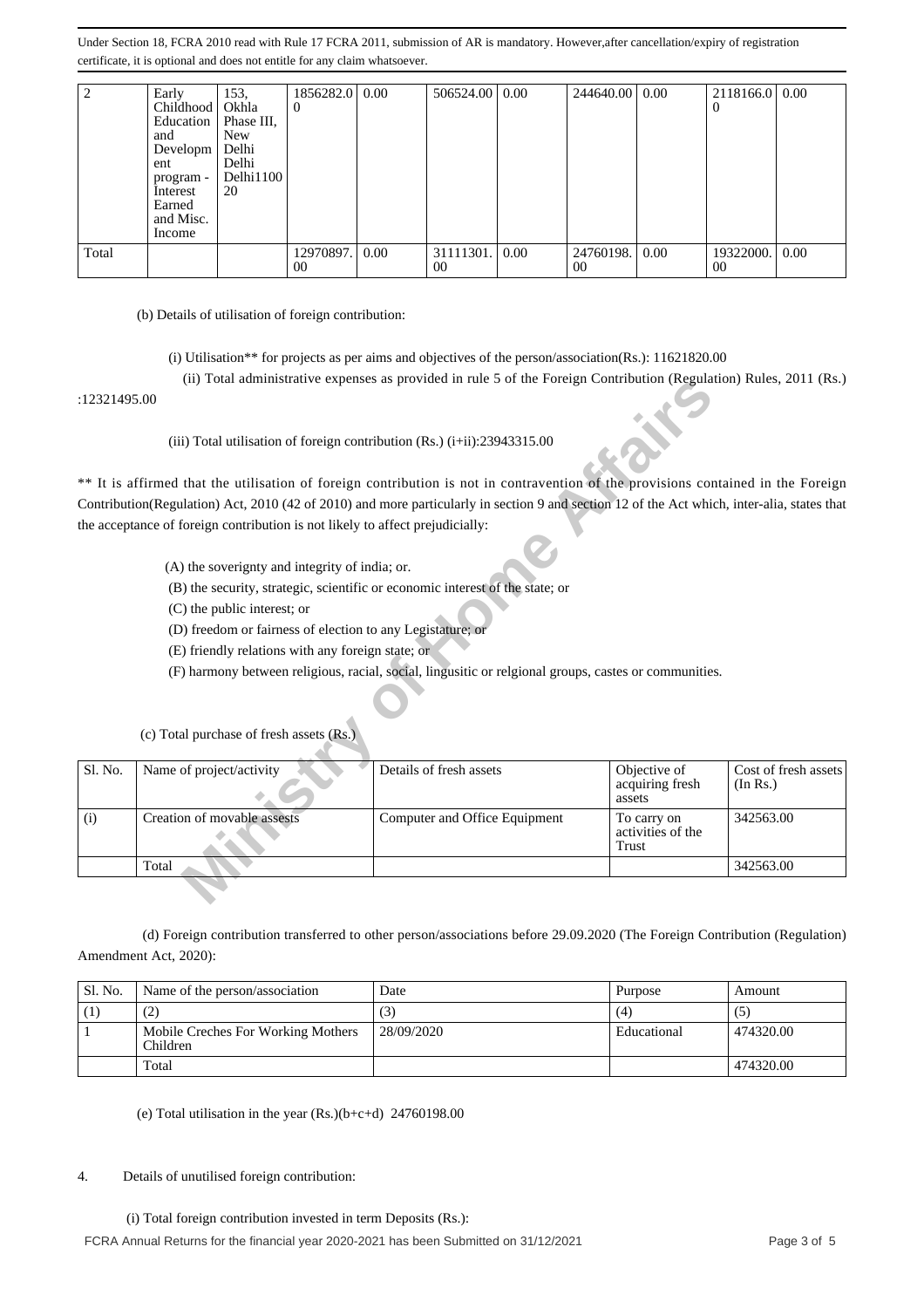| Sr. No. | Details                          | Total( in Rs.) |
|---------|----------------------------------|----------------|
| (i)     | Opening Balance of FD            | 8670110.00     |
| (ii)    | FD made during the year          | 12220336.00    |
| (iii)   | Less: realisation of previous FD | 8657106.00     |
|         | Closing balance of FD            | 12233340.00    |

(ii) Balance of unutilised foreign contribution, in cash/bank, at the end of the year(Rs):

- (a) Cash in hand: 45409.00
- (b) in FC designated bank account: 2028187.00
- (c) in utilisation bank account(s): 5015064.00
- 5. Details of foreigners as Key functionary/working/associated: 0
- 6. Details of land and building remained unutilised for more than two year:

| No.<br>. C 1<br>- 21. | <br>. lanc<br>ocation<br>. and<br>. building | ear<br>acquisition<br>'ΩT      | acquisition<br>Purpose<br>. OT | unu<br>lisation<br>Reason<br>า1 |
|-----------------------|----------------------------------------------|--------------------------------|--------------------------------|---------------------------------|
| . .<br>$\mathbf{1}$   | $\sqrt{2}$<br>╰                              | $\sim$<br>$\ddot{\phantom{0}}$ | $\Delta$                       |                                 |
|                       |                                              |                                |                                |                                 |

| Name of the<br>Bank           | <b>Branch Address</b><br>With pincode)  | Phone No.   | e-mail                                 | <b>IFSC</b> Code | Account number | Date of Opening<br>Account |
|-------------------------------|-----------------------------------------|-------------|----------------------------------------|------------------|----------------|----------------------------|
|                               | (2)                                     | (3).        | (4)                                    | (၁)              | (6)            |                            |
| <b>STATE BANK</b><br>OF INDIA | 11 Sansad Marg,<br>New Delhi 110<br>001 | 01123374390 | fcra.00691@sbi.c   SBIN0000691<br>0.1n |                  | XXXXXXX0575    | 12/02/2021                 |

| Sl. No.<br>Location of land and building   Year of acquisition |                                                                                                                                                                                                                                                     |             |                           | Purpose of acquisition |                    | Reason of unutilisation    |  |  |  |  |  |
|----------------------------------------------------------------|-----------------------------------------------------------------------------------------------------------------------------------------------------------------------------------------------------------------------------------------------------|-------------|---------------------------|------------------------|--------------------|----------------------------|--|--|--|--|--|
| (1)<br>(2)                                                     |                                                                                                                                                                                                                                                     | (3)         | (4)                       |                        | (5)                |                            |  |  |  |  |  |
| (7)                                                            | (a) Details of FCRA Account for receipt of foreign contribution (As on 31st March of the year ending):                                                                                                                                              |             |                           |                        |                    |                            |  |  |  |  |  |
| Name of the<br>Bank                                            | <b>Branch Address</b><br>With pincode)                                                                                                                                                                                                              | Phone No.   | e-mail                    | <b>IFSC</b> Code       | Account number     | Date of Opening<br>Account |  |  |  |  |  |
| (1)                                                            | (2)                                                                                                                                                                                                                                                 | (3).        | (4)                       | (5)                    | (6)                | (7)                        |  |  |  |  |  |
| <b>STATE BANK</b><br>OF INDIA                                  | 11Sansad Marg,<br>New Delhi 110<br>001                                                                                                                                                                                                              | 01123374390 | fcra.00691@sbi.c<br>o.in  | SBIN0000691            | XXXXXXX0575        | 12/02/2021                 |  |  |  |  |  |
|                                                                | (b) Details of another FCRA Account(if any,) for keeping or utilising (As on 31st March of the year ending)<br>(c) Details of all utilisation bank accounts (if any) for utilisation of Foregin Contribution (As on 31st March of the year ending): |             |                           |                        |                    |                            |  |  |  |  |  |
| Name of the<br>Bank                                            | <b>Branch Address</b><br>With pincode)                                                                                                                                                                                                              | Phone No.   | E-mail                    | <b>IFSC Code</b>       | <b>Account No</b>  | Date of Opening<br>Account |  |  |  |  |  |
| (1)                                                            | (2)                                                                                                                                                                                                                                                 | (3).        | (4)                       | (5)                    | (6)                | (7)                        |  |  |  |  |  |
| <b>HDFC BANK</b><br><b>LTD</b>                                 | $S-355$ ,<br><b>PANCHSHEEL</b><br>PARK.<br><b>PANCHSHEEL</b><br>P.O., DELHI<br>110017 DELHI<br>DELHI 110017,<br>New Delhi,<br>Delhi, Delhi                                                                                                          | 9313003124  | figdelhi@hdfcba<br>nk.com | HDFC0000248            | XXXXXXXXX<br>X0053 | 11/10/2011                 |  |  |  |  |  |

8 \*Whether during the period under report:

| (i)   | any foreign contribution was transferred to any FCRA registered association?                                   | Yes |             |
|-------|----------------------------------------------------------------------------------------------------------------|-----|-------------|
|       | Details: Sub-grant                                                                                             |     |             |
| (ii)  | any foreign contribution was transferred to any Non FCRA registered<br>association?                            | No  |             |
| (iii) | any functionary of the Association has been prosecuted or convicted under the<br>law of the land?              | No  |             |
| (iv)  | any asset created out of foreign contribution is registered in names other than the No<br>name of Association? |     |             |
|       | (FORA Annual Returns for then indentical type conduction has been clear to the only BORA2A24 count?            | No  | Page 4 of 5 |